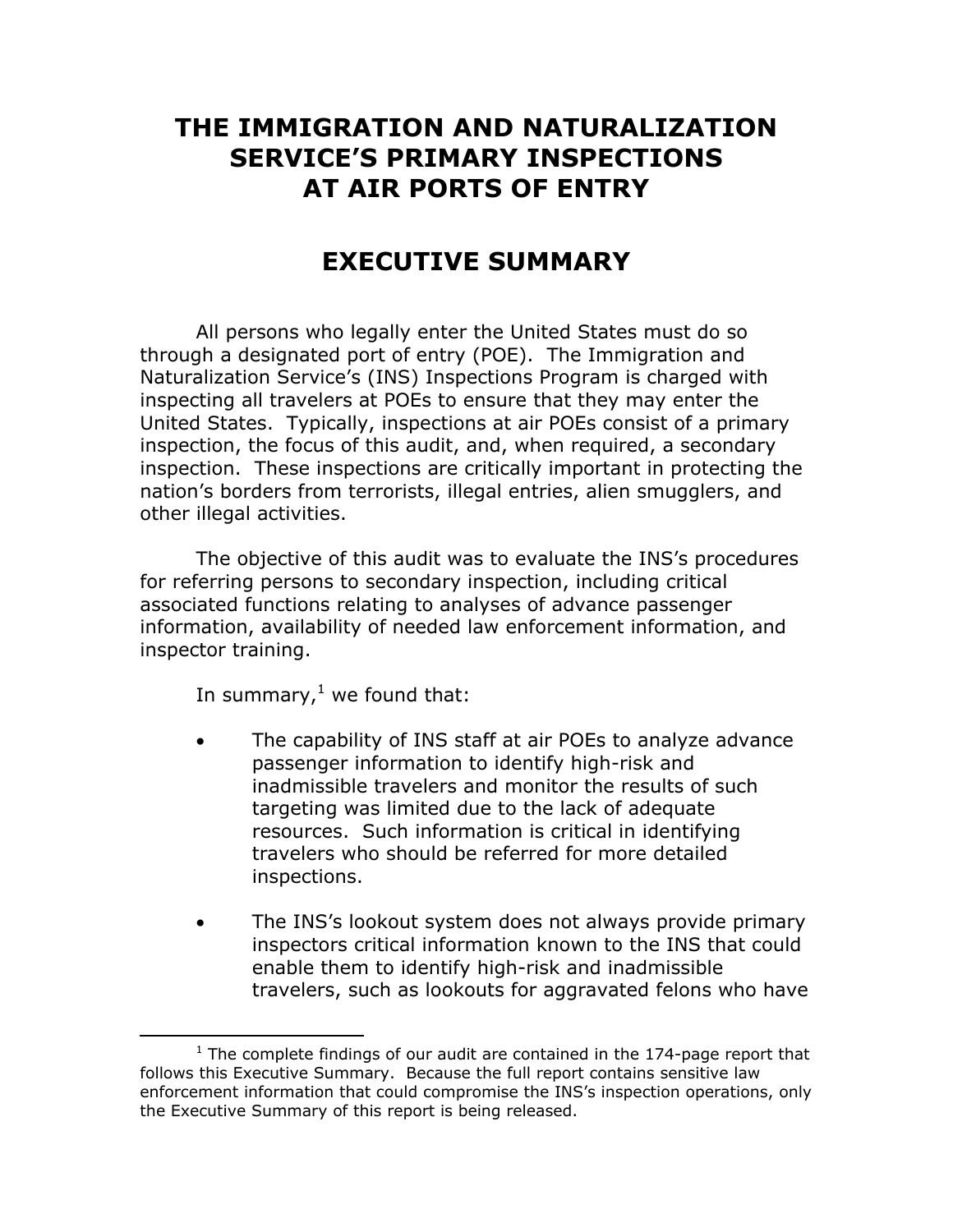been previously refused entry into the United States or for stolen passports.<sup>[2](#page-1-0)</sup> Additionally, the INS needs to significantly improve its capability to timely disseminate classified information to air POEs. Without mechanisms to ensure the timely availability of such law enforcement information, the INS increases the risk that persons known to be inadmissible will be allowed to enter the United States.

- Primary inspectors were not always querying lookout databases as required, and controls were not sufficient to ensure that all primary inspectors and supervisors could access backup information systems in the event of system outages. Additionally, the POEs' policies and inspector practices for referring travelers to secondary inspection were generally consistent with or more stringent than INS national policy, but we found that inspector referral practices were inconsistent, even within the same POE. We concluded that these policies need to be reinforced, additional training should be provided, and increased controls instituted to ensure that travelers are not allowed to enter the United States who warrant more detailed inspections.
- The INS invested over \$19 million in Fiscal Year (FY) 2002 to provide basic training to approximately 1,000 new immigration inspectors at the INS's Immigration Officer Academy. The basic training course provides a good foundation for newly hired inspectors, but we found that the training is not sufficient in two important areas − on the use of the computer systems that provide lookouts and other critical information and on terrorism awareness. This lack of adequate training increases the risk that inspectors could admit inadmissible travelers.

### **Background**

 $\overline{a}$ 

In FY 2002, the INS inspected almost 70 million air travelers at more than 220 airports designated as POEs around the United States

<span id="page-1-0"></span> $2$  Lookouts are the principal means by which primary inspectors are informed of biographical or case data on individuals who should not be permitted to enter the United States.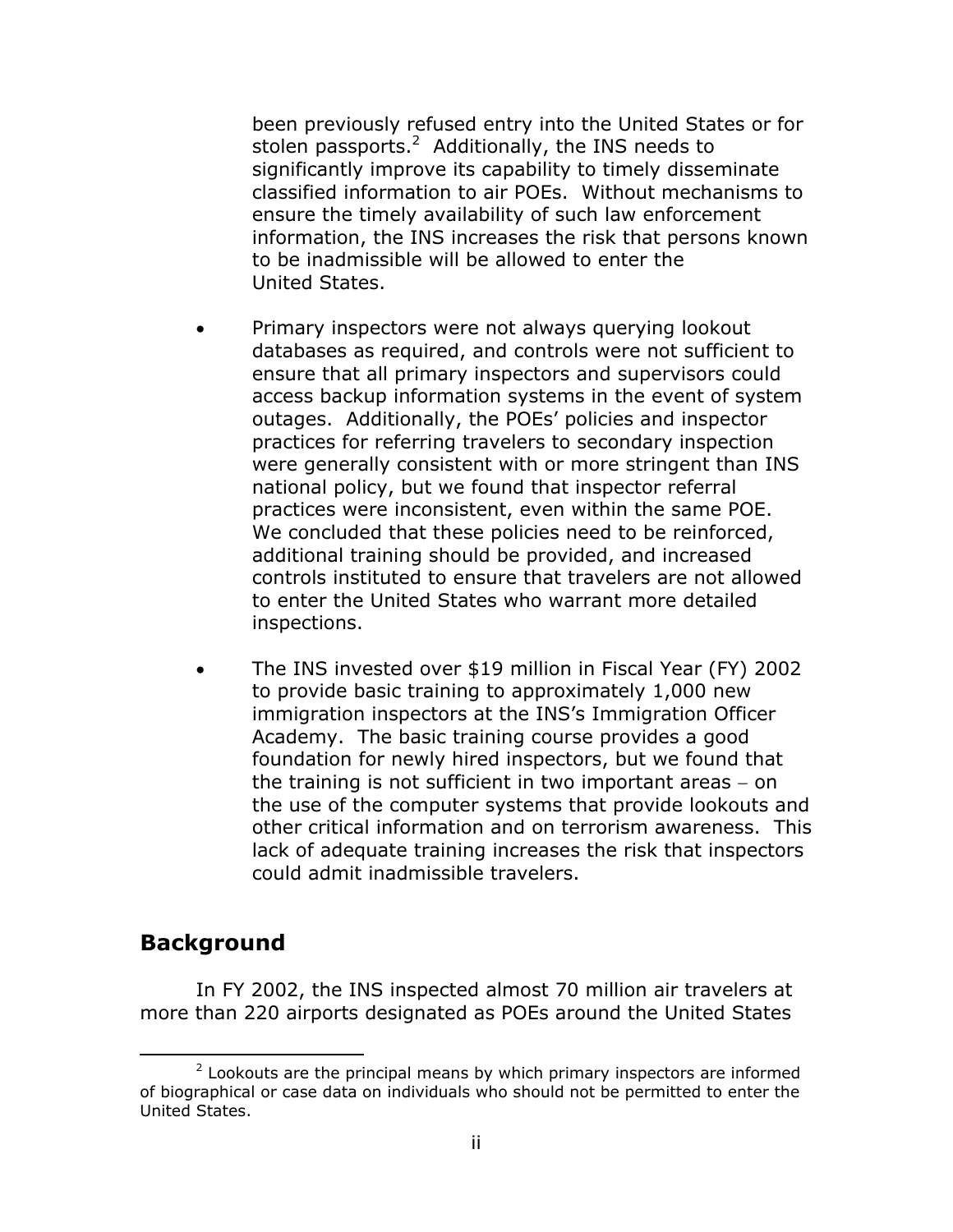and in foreign countries where travelers are inspected prior to arrival in the United States. Those inspections resulted in intercepting approximately 6,900 criminal aliens, 2,700 persons being smuggled into the United States, and more than 18,000 fraudulent travel and identification documents. In total, INS inspectors denied admission to over 208,000 travelers during inspections at air POEs in FY 2002.

In order to properly perform their duties, primary inspectors must learn and understand a vast amount of information and policies, including admission classifications, documentary requirements, and document security features. Additionally, they must effectively retrieve and analyze traveler lookouts and other information contributed by federal agencies through the Interagency Border Inspection System (IBIS). $3$ 

The goal of the primary inspection is to quickly admit legitimate travelers into the United States and also quickly identify and refer high-risk travelers and inadmissible aliens for a more detailed secondary inspection. If primary inspectors have concerns about a traveler, whether based on definite information or just an uneasiness about the traveler's demeanor, they are to refer the traveler for a secondary inspection. Primary inspections are not expected to be detailed and are expected to be accomplished within an extremely short period of time, generally well less than two minutes. During a secondary inspection, a more experienced INS inspector can perform as detailed an examination as necessary, without concerns about inconveniencing United States citizens and legitimate non-U.S. citizen travelers seeking to enter the country.

The INS Inspections Program faces many challenges, such as highly sophisticated fraud schemes, a high turnover rate for inspectors, and difficulties with automated data systems. Turnover alone meant that 26 percent of the INS inspections workforce (air, land, and sea) was hired in FY 2002. This resulted in a significant number of primary inspections being performed by relatively new and inexperienced inspectors.

 $\overline{a}$ 

<span id="page-2-0"></span> $3$  IBIS is an interagency lookout and inspections support system that was designed to facilitate and more effectively control the entry of persons into the United States. Nine cabinet level departments, in addition to independent agencies and foreign governments, participate in IBIS. IBIS handles INS primary inspection processing and collects the results of INS secondary inspections.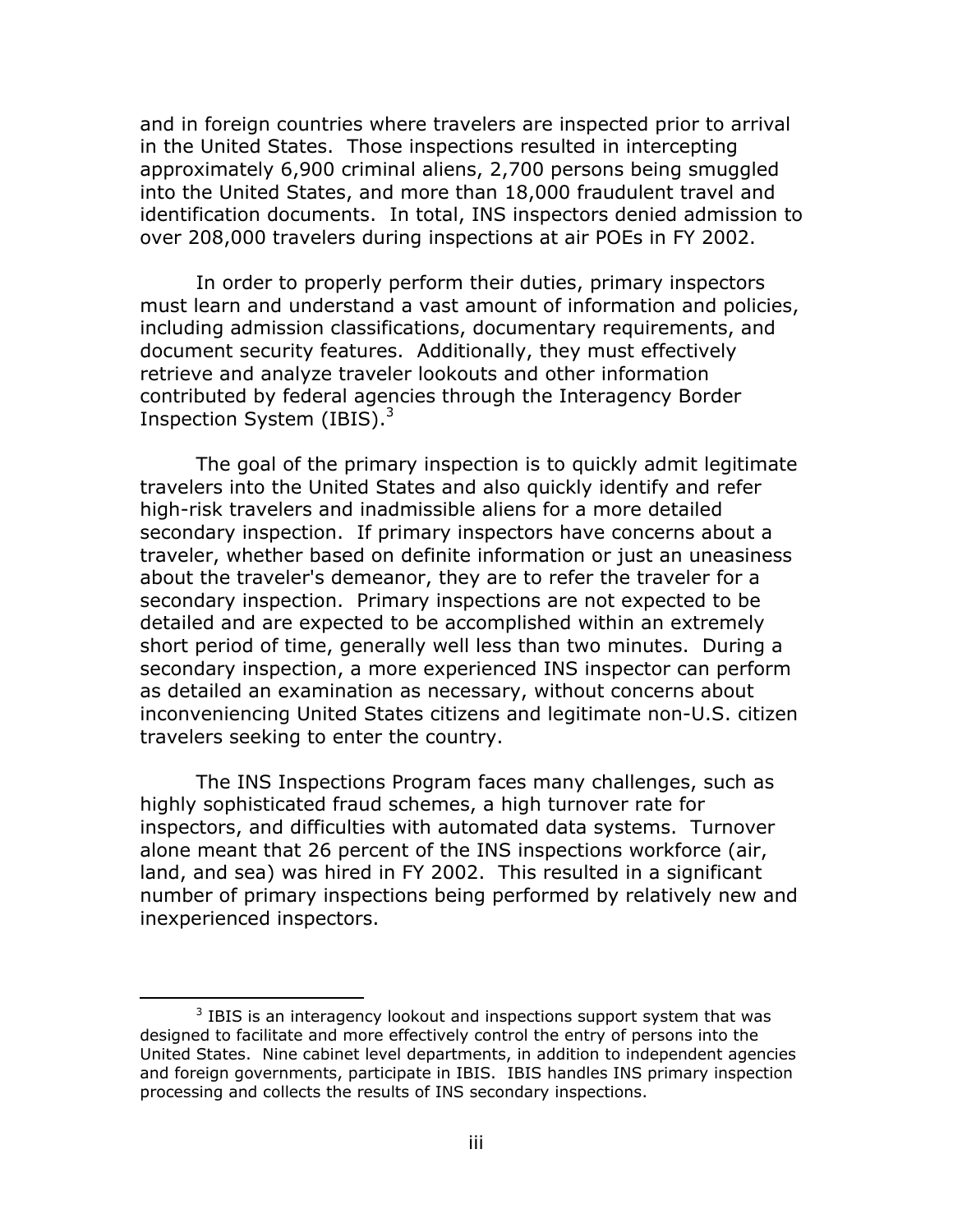## **Audit Scope**

<span id="page-3-0"></span> $\overline{a}$ 

We conducted on-site work at INS Headquarters, the Immigration Officer Training Academy at Glynco, Georgia, and three air POEs. We also surveyed seven additional air POEs.<sup>[4](#page-3-0)</sup>

## **Analysis of Passenger Information Prior to Flight Arrival**

As part of a collaborative effort initiated in 1988, the INS, the U.S. Customs Service, and the airline industry developed the Advance Passenger Information System (APIS) as a border enforcement tool. In essence, airlines collect passenger and crew biographical and travel document information, such as name, date of birth, country of citizenship, and document number (e.g., passport or visa number), which is transmitted to the Customs Service via APIS. APIS then matches the information against other law enforcement databases to identify passengers or crew who should be detained or examined for possible violations of U.S. laws. The resulting information, including any possible "hits" (database matches), is transmitted to the INS and Customs Service prior to the arrival of the aircraft, allowing them to perform additional checks and research to further identify persons of interest to federal and law enforcement agencies.

INS Passenger Analysis Unit (PAU) inspectors analyze the passenger information prior to flight arrival to identify travelers who warrant closer examination upon arrival. For example, PAU inspectors frequently query INS and other data systems. If a PAU inspector finds evidence that a passenger warrants further inquiry, the inspector posts a lookout that will be available to primary inspectors. When the incoming passenger arrives at an air POE, the primary inspector will be alerted to refer the traveler for a more detailed secondary inspection or, although not as common, question the traveler more thoroughly about a particular issue to determine if a problem exists.

 $4$  As part of our audit process, we asked INS Headquarters to furnish us with a signed management representation letter containing assurances that we were provided with all necessary documents and that there were no relevant irregularities of which we had not been made aware. As of the issuance date of this report, the INS declined to provide the letter. Therefore, our findings are qualified to the extent that we may not have been provided with all relevant information by INS management.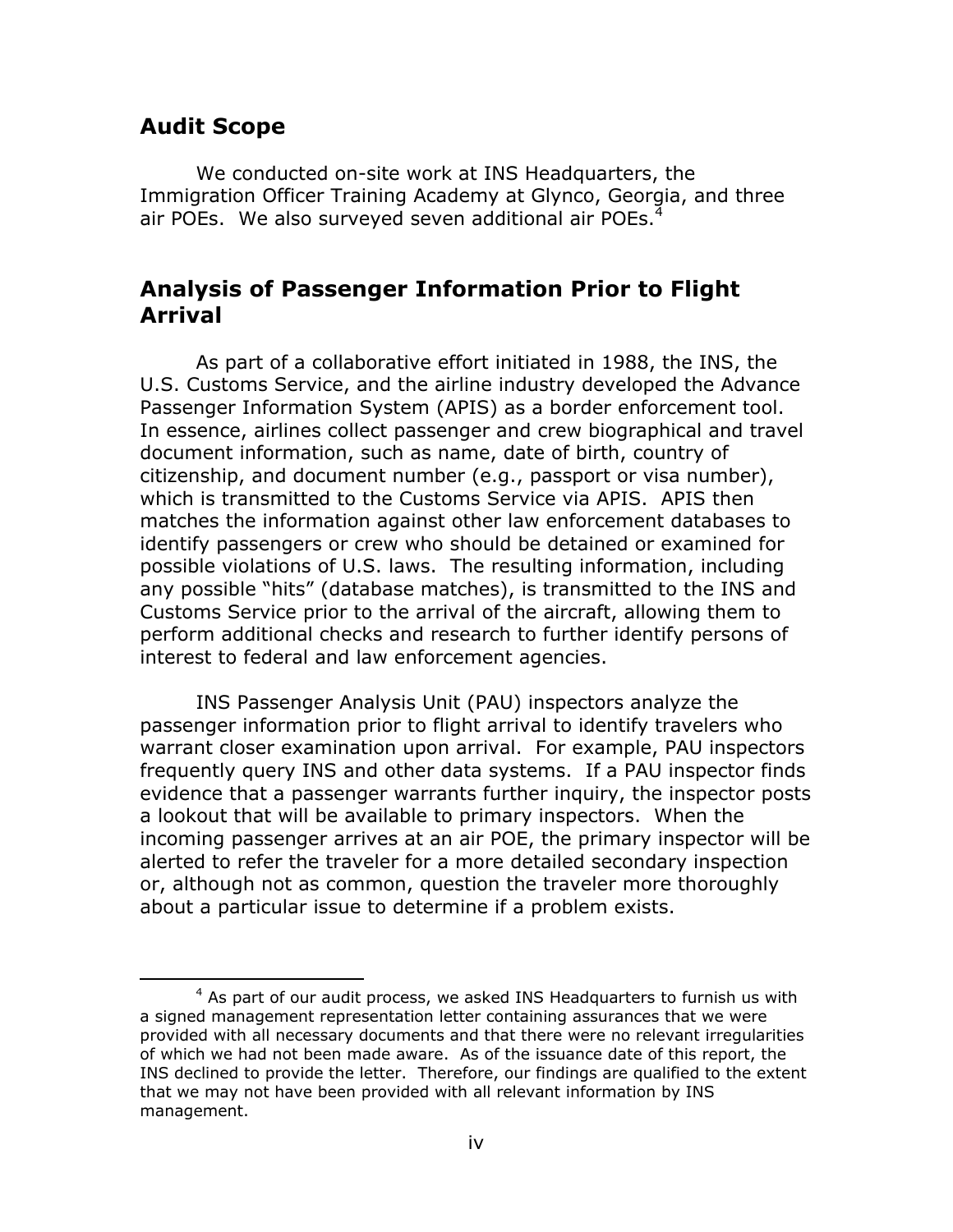We found that the ten air POEs are consistently receiving passenger data prior to flight arrival. The POEs received advance passenger data via APIS for an average of 84 percent of all commercial flights for FYs 2001 and 2002. This improved to over 88 percent at the end of FY 2002. In October 2002, officials from these ten POEs reported to us that they were receiving APIS data on all incoming flights.

However, we found that, while the ten air POEs are receiving APIS data, their capability to analyze such information to identify highrisk travelers and to monitor the results of such targeting is limited by the lack of resources. Thus, primary inspectors were making admissibility determinations for some travelers without using vital information that could be critical in identifying persons who should be referred for more detailed inspections.

### **Availability of Needed Law Enforcement Information**

To determine whether adequate mechanisms existed within the INS to ensure that primary inspectors are timely receiving information needed to identify high-risk and inadmissible travelers, we focused on the timely availability of INS-created lookouts and the operational capability to timely disseminate sensitive intelligence information to air POEs.

The National Immigration Lookout System (NAILS) serves as the central repository for all INS lookout information. NAILS contains approximately 2.5 million records and receives lookout records from other INS systems, on-line input from INS personnel, and information from other federal agencies. NAILS lookouts are uploaded to the IBIS lookout database so that they are available along with lookout records from other agencies for investigative purposes and for inspections of arriving travelers by the INS and other federal inspection services, such as the Customs Service.

INS primary inspectors rely on lookouts to provide them with information on individuals who should not be permitted to enter the United States or who may be of interest to other law enforcement agencies. Thus, if INS personnel do not timely enter lookouts in NAILS, primary inspectors will not have all of the information they need to make proper admissibility determinations.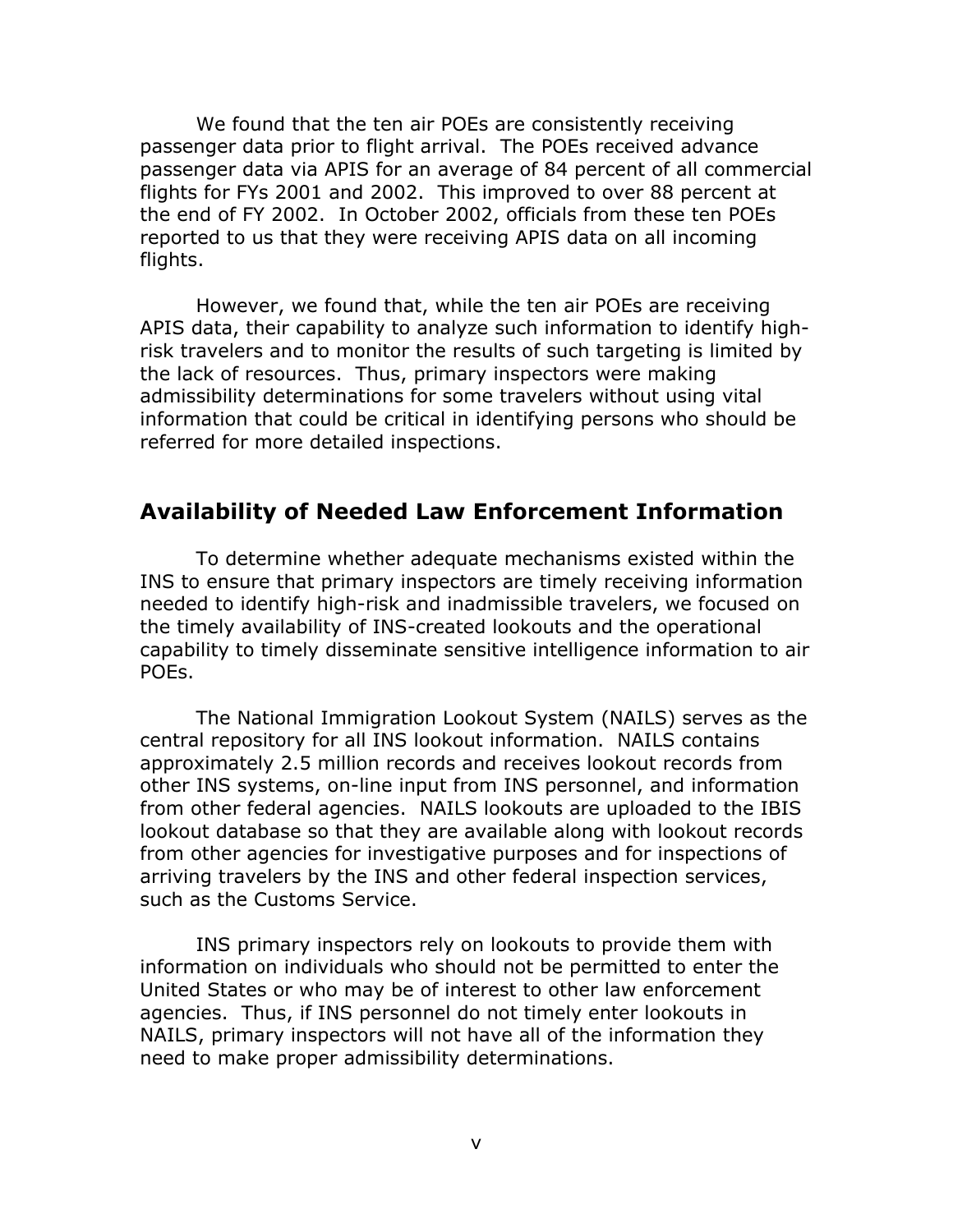We found that the INS Inspections Program's policy pertaining to the creation of lookouts, which is contained in the INS Inspector's Field Manual, is inadequate. The policy does not mandate the circumstances for which lookouts must be created; rather, the policy provides conditions for which INS employees *may* create lookouts. In addition, the policy does not specify a time frame within which lookouts are to be created. This is in marked contrast to policy in the INS Special Agent's Manual, which clearly identifies circumstances for which lookouts in IDENT (a fingerprint system) *must* be created.

Our tests also showed that INS employees were not timely entering lookouts in NAILS. Specifically,

- Despite the INS's National Lookout Unit being cited in prior reviews for having a backlog of pending lookouts for lost and stolen passports, the unit still had a backlog in mid-October 2002 of more than 1,800 pending lookouts; this was down from an FY 2002 carryover backlog of more than 2,800. The Director of the unit attributed the backlog to a shortage of staff. Without such lookouts, aliens can enter the United States using stolen blank passports.
- Inspectors at the three sampled air POEs were not creating all needed lookouts timely. According to the INS's Assistant Commissioner for Inspections, inspectors are to create lookouts in NAILS within a maximum of 24 hours. Our initial test showed that all three POEs had cases for which lookouts had not been entered in NAILS timely; however, all three POEs improved in our follow-up test.

We also concluded that the INS needs to significantly improve its capability to timely disseminate sensitive intelligence information to air POEs. We found that the INS's capability to relay classified nonperson specific information is limited because of a lack of adequate secure communications equipment and too few Inspections personnel with security clearances.

### **Referrals of Travelers to Secondary Inspections**

Since September 11, 2001, the INS has reemphasized and clarified in a series of memoranda its policies and procedures for performing lookout queries during standard inspections and also during contingency operations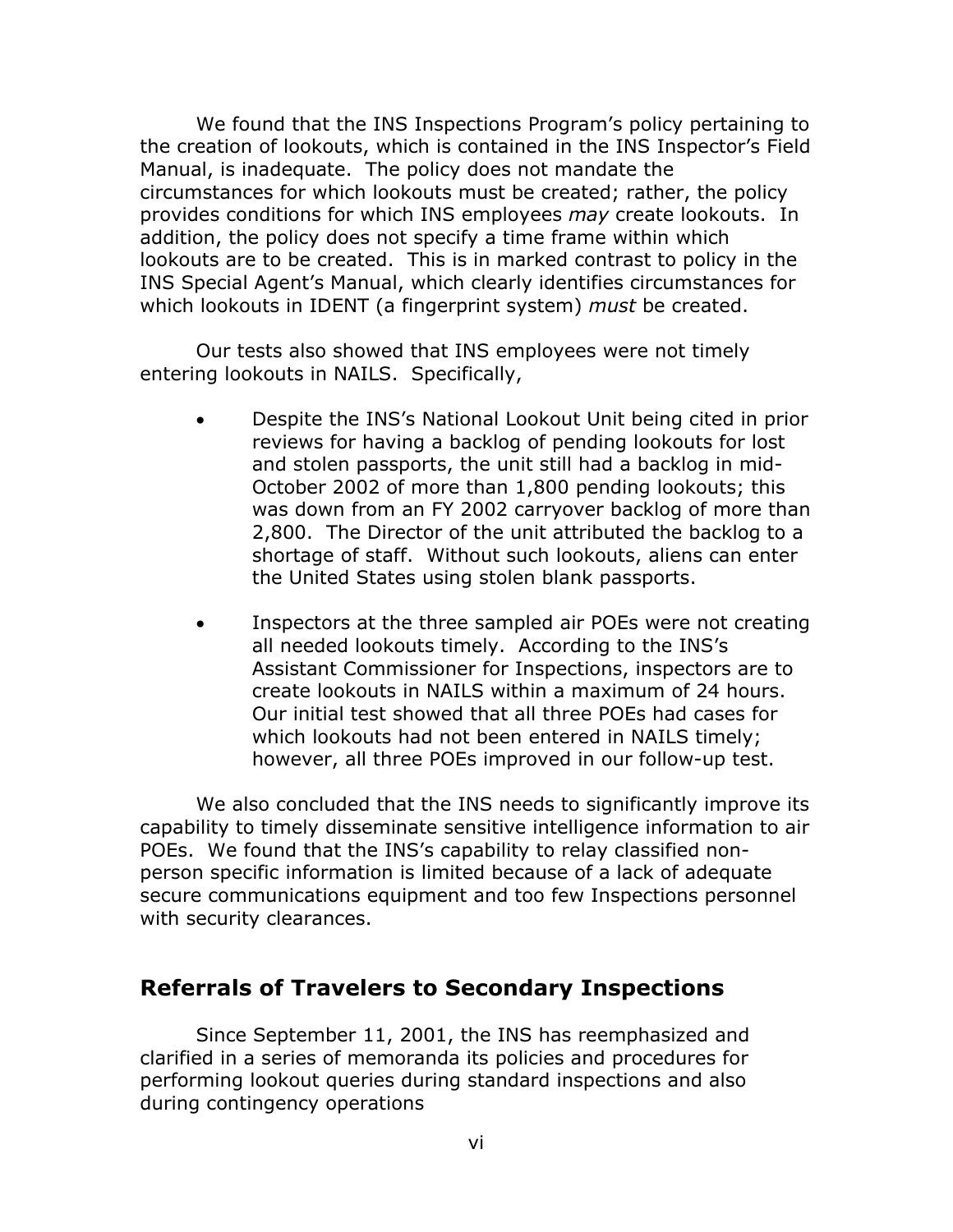in the event of computer system outages.<sup>[5](#page-6-0)</sup> For example, primary inspectors at air POEs are to perform queries of arriving travelers using IBIS, the primary system for querying travelers. If IBIS becomes unavailable, inspectors must query arriving travelers using backup systems. Although these INS memoranda had yet to be incorporated into the Inspector's Field Manual as of November 2002, they clearly detailed procedures to be performed. However, our interviews with inspectors showed that a considerable number were not knowledgeable about query requirements and procedures. We concluded that POE management or local training staff need to reiterate the policies to ensure complete understanding of and compliance with requirements.

As part of its performance measurement system, the INS Office of Inspections measures the extent to which primary inspectors at air POEs are querying travelers in IBIS. Although the Office requires the regions to submit monthly reports showing the status of achieving the performance goal regarding these queries, they are not required to identify causes for falling short of the goal, whether because of IBIS unavailability or other reasons. The Assistant Commissioner for Inspections told us that he strongly believed that inspectors were performing required queries based on the feedback he was receiving from the field. Our audit tests showed, however, that POEs were not always performing required IBIS queries.

We also tested the ability of inspectors and supervisors at air POEs to access backup systems to perform primary queries in the event of IBIS outages. A considerable number of inspectors and supervisors could not demonstrate to us the ability to access backup systems. Further, 15 percent of non-supervisory inspectors at air POEs Servicewide would not have been able to query travelers in one of the backup systems because they either had not been granted system access or the system had deleted their access because they failed to update their password as required. We concluded that the INS needs to expeditiously establish a mechanism to ensure primary inspectors and supervisors are able to access backup query systems in the event of IBIS outages.

<span id="page-6-0"></span> $\overline{a}$ 

 $5$  The data centers supporting the air POEs reported over 99 percent availability (less than 1 percent downtime) for FY 2003 through December 2002. However, even though access to IBIS through the data centers may be available, an air POE can experience downtime and, thus, be unable to access IBIS due to other reasons, such as problems with a local server.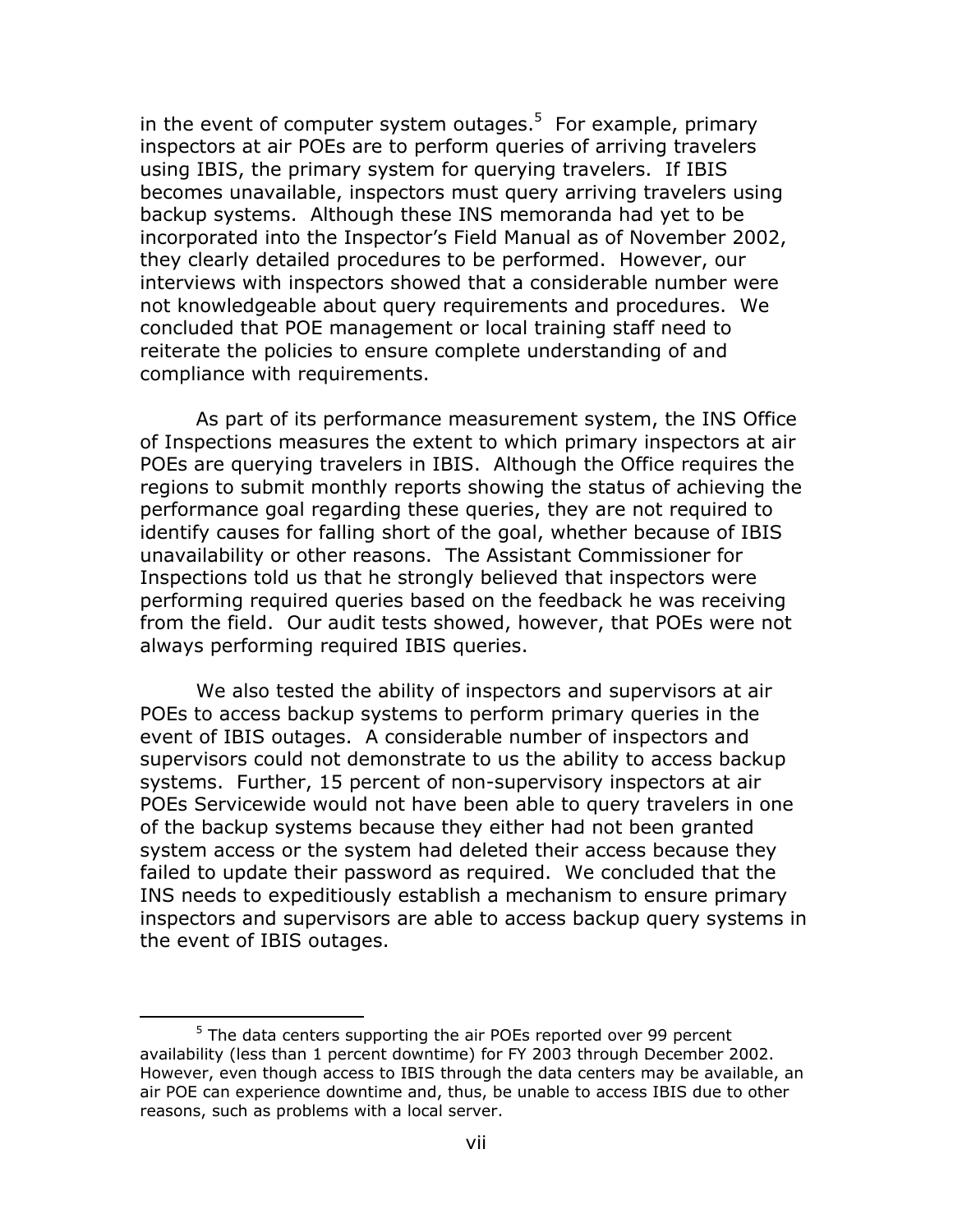We also found that the INS's Field Manual does not provide sufficient guidance to primary inspectors regarding lookouts. The Manual is clear with regard to admission classifications and the documentary requirements for admission. Further, it is clear in the Manual that travelers not meeting admission requirements are to be referred to secondary inspection for a more detailed examination. However, the Manual does not adequately address the various lookout scenarios that warrant referral to secondary, instructions for interpreting lookout data, or factors for the primary inspectors to consider when determining if the traveler is a lookout match. We concluded that the INS needs to revise the Manual to ensure that it adequately addresses referrals of travelers with lookout matches. The lack of clear procedures with regard to lookout referrals can result in primary inspectors admitting inadmissible travelers.

Our tests of the referral policies at the ten air POEs showed that the POEs' policies and inspector practices for referring travelers to secondary inspection were generally consistent with or more stringent than INS national policy. However, our tests also showed that inspectors inconsistently refer travelers to secondary inspection, even within the same POE.

Our tests also found that the INS inspection disposition data in IBIS for FY 2002 were inaccurate and incomplete. IBIS reflected more than 41,000 unknown inspection dispositions for travelers referred to secondary inspection in FY 2002. Of these 41,000 unknown dispositions*,* primary inspectors identified more than 2,800 as lookout matches. Our tests showed that the INS needs to ensure that inspectors record the correct results of secondary inspections in IBIS.

#### **Training for New Inspectors**

The INS invested over \$19 million to train approximately 1,000 new immigration inspectors at its Academy in FY 2002. Yet we found that the training was not sufficient in one of the most important areas — the use of computer systems that provide lookout and other critical information on travelers seeking entry into the United States. The Academy needs to incorporate additional "hands-on" computer training in the curricula; further, trainees need to be tested on the use of computer systems as they are for other curricula areas. Additionally, the terrorism awareness training provided to new inspectors was not sufficient to make trainees aware of current terrorist tactics used to enter the United States. We found that training provided by the air